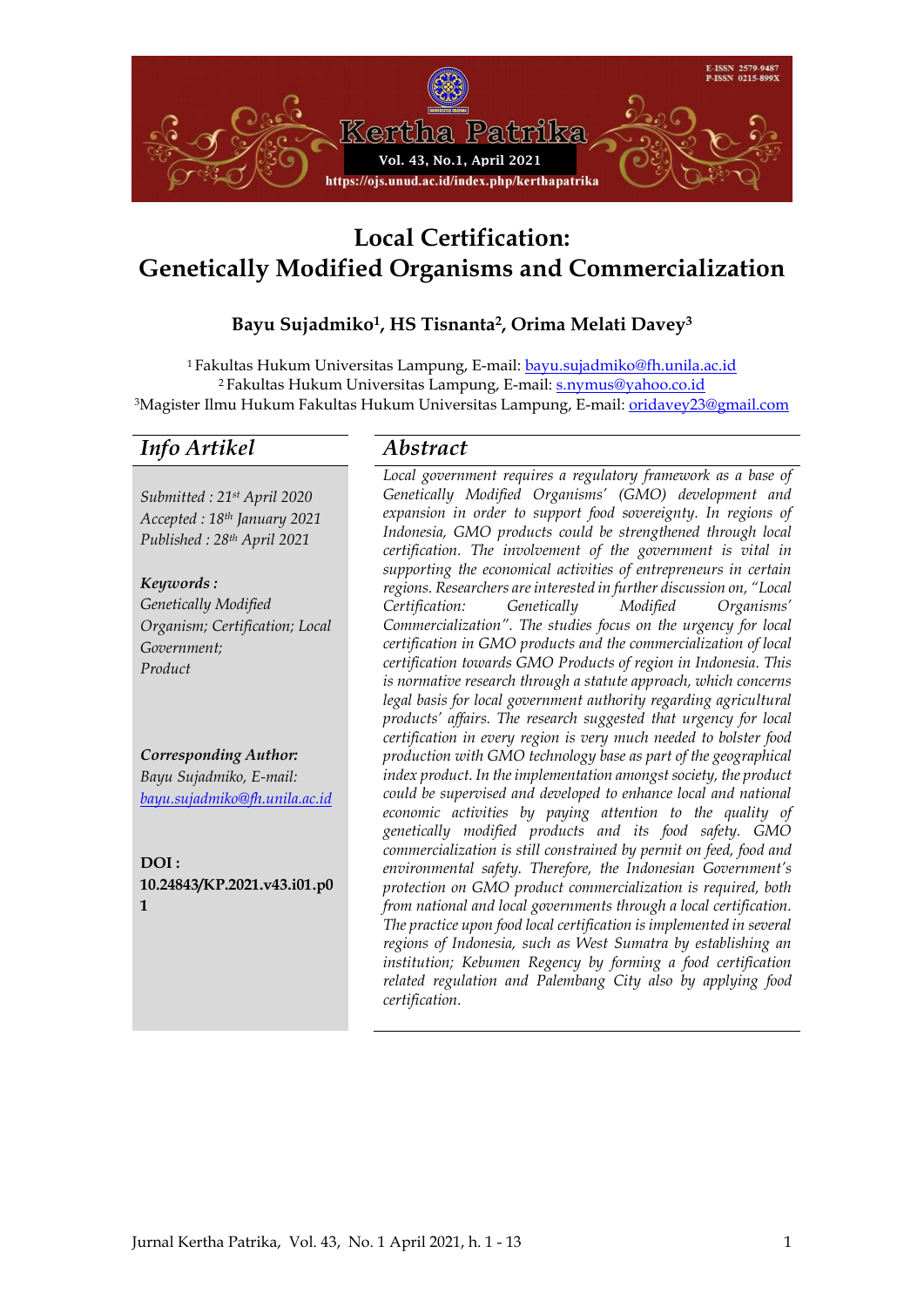-

# **1. Introduction**

Food is a basic necessity for humans around the world; hence food availability is an important aspect to realize food security.<sup>1</sup> However, the world population continues to increase every year and demand for food will also rise.The Food and Agriculture Organization (FAO)<sup>2</sup> reveals that the food crisis and hunger are currently overshadowing the people's lives globally. <sup>3</sup> FAO predicted world food scarcity in 2050 that is caused by the increased world population that reached 9 million people. FAO also expected, approximately 800 million of the population will lack food access.<sup>4</sup> On one side, the agricultural sector as a food provider is asked to be more productive in balancing 70% raise in world food demands.<sup>5</sup> This fact shows that every country in the world has challenges to fulfill food for their citizens through their agricultural sector in order to prevent food scarcity.

Every country must guarantee the right of their citizens to provide (at least) decent food through a sustainable and environmental-friendly method; this is called "food sovereignty".<sup>6</sup> In Indonesia, food sovereignty is a main strategy to reach food safety as one of the national food development goals.<sup>7</sup> Various efforts had been done to realize food sovereignty, namely by implementing biotechnology.

Alongside the improvement of science and communication-technology, a new technology emerged from the biological system, thus known as biotechnology.<sup>8</sup> This particular technology influences a lot of human lives sectors from food, medicine, health, weapons, industries and many more.<sup>9</sup> FAO stated that biotechnology has a role in the

<sup>1</sup> Farid, Abdul., Romadi, Ugik., Witono, Djoko. (2018). Faktor- Faktor yang Mempengaruhi Adopsi Petani dalam Penerapan Sistem Tanam Jajar Legowo di Desa Sukosari Kecamatan Kasembon Kabupaten Malang Provinsi Jawa Timur. *Jurnal Penyuluhan*, 4 (1), 27-32, doi: 10.25015/penyuluhan.v14i1.19226, p. 27.

<sup>2</sup> *Food and Agriculture Organization* (FAO) is a special United Nation's Agency that leads international efforts to tackle hunger. FAO's first function is to collect, analyze and interpret information relation to nutrition, food and agriculture. FAO Office for Corporate Communication. (2019). *FAO Publication Catalogue 2019 March.* Italy: FAO Publication, p. 5.

<sup>3</sup> Mudrieq, Sulfitri Hs. (2014). Problematika Krisis Pangan Dunia dan Dampaknya Bagi Indonesia. *Jurnal Academica Fisip Untad*, 6 (2), 1287-1302, p. 1288.

<sup>4</sup> Felicia Wu, *The Future of Genetically Modified Crops Lessons from the Green Revolution,* Santa Monica: Rand Corporation, 2004, pg. 4.

<sup>5</sup> Dinas Pertanian, Perikanan, dan Kehutanan Kota Pontianak. *Tanaman Transgenik, Solusi atau Polusi?*. Available from [http://pertanian.pontianakkota.go.id/artikel/23-tanaman-transgenik](http://pertanian.pontianakkota.go.id/artikel/23-tanaman-transgenik-solusi-ataupolusi.html)[solusi-ataupolusi.html.](http://pertanian.pontianakkota.go.id/artikel/23-tanaman-transgenik-solusi-ataupolusi.html) (Accessed on 5 January 2018).

<sup>6</sup> Bernstein, Henry., Bachriadi, Dianto. (2014). *Tantangan Kedaulatan Pangan,* Bandung: ARC Books, p. 11.

<sup>7</sup> Syahyuti, et.al. (2015). Kedaulatan Pangan Sebagai Basis Untuk Mewujudkan Ketahanan Pangan Nasional. *Forum Penelitian Agro Ekonomi,* 33 (2), 95-109, doi: 10.21082/fae.v33n2.2015.95- 109, p. 106.

<sup>8</sup> Biotechnology is a technology that uses biological systems (process) to obtain useful goods and services for humankind's prosperity. Sutarno. (2016). Rekayasa Genetik Dan Perkembangan Bioteknologi di Bidang Peternakan. *Proceeding Biology Education Conference*, 13 (1), 23-27, p. 23.

<sup>9</sup> Rifkin, Jeremy. (1998). *The Biotech Century: How Genetic Commerce Will Change the World*, London: Phoenix, p. 2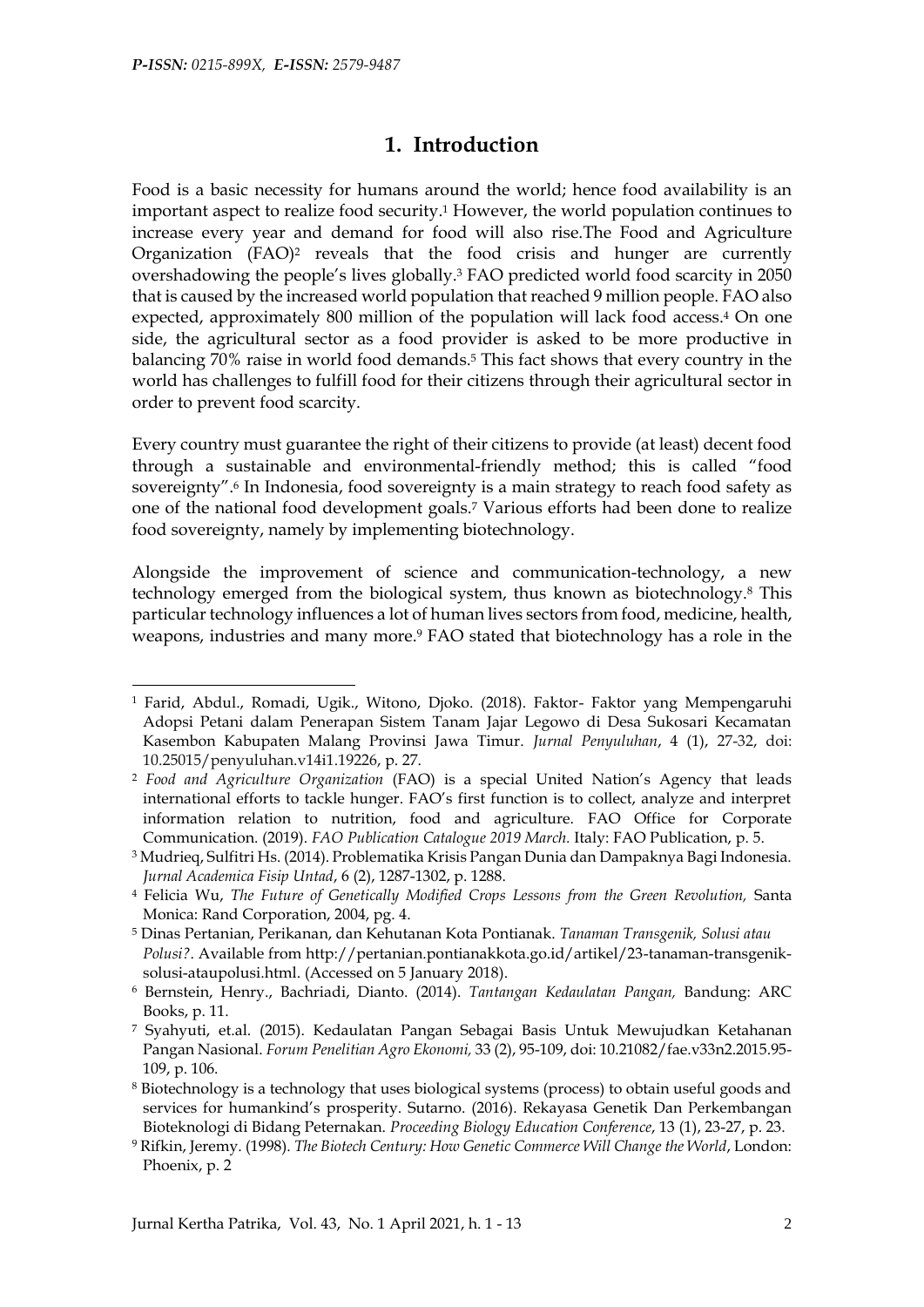agricultural sector to solve food production issues in developing countries.<sup>10</sup> One of biotechnology implementation's results is Genetically Modified Organisms or GMO.

GMO includes sundry traditional processes such as the makings of beer, bread, wine, cheese, and oriental foods as in soy sauce, *tempe*, hybridization of fruits and plants, waste management which in its years has developed by using microorganisms.<sup>11</sup> Currently, the utilization of GMO has expanded since it presents a lot of benefits, among others, GMO products are proven to be more resistant towards pest and plant disease, less use of pesticide, attractive appearance of the product, and high nutrition compared to conventional versions. It is claimed that from these positive outcomes, there will be higher possibilities of overcoming global food and population issues.<sup>12</sup> Therefore, GMO is one of the solution to anticipate food scarcity that is threatening the world, including Indonesia.

According to *Nawacita13*, one of Indonesian government's agendas is to realize economic independence through food sovereignty that is very much affected by GMO products that are safe to consume by Indonesian society. A sub agenda that needs more attention is local provinces' participation amidst realization. In accordance to Forum for Food Sovereignty in 2007, food sovereignty aims to: (1) focus on society's/people's food fulfillment, (2) rewards for food production, (3) development of local food system, (4) placement of food production control in local levels, (5) enhance knowledge and expertise and (6) work in essence with the nature.<sup>14</sup> To pursue those aims, requiringthe development of a local food system, which in this situation are local regions of every province in Indonesia.

Indonesia has issued several regulations in relation to GMO either in the forms of ministerial decree, joint ministerial decree, government regulation and law to ensure benefits of GMOs safely as a main priority,<sup>15</sup> whereas in local regions in Indonesia, reinforcement of GMO products ought to be supported by a local certification. Local certification is a form of local government's involvement in food biodiversity's growth that currently focuses on transgenic<sup>16</sup> food. Government's role is a vital key to

<sup>10</sup> Saragih, Edwin S., et.al. (2001). Ulasan Analisis Regulasi dan Kebijakan Keamanan Hayati dan Peluang Keberhasilan Adopsi Benih Transgenik di Indonesia. *Jurnal AgroBiogen*, 6 (1), 40-48, DOI: 10.21082/jbio.v6n1.2010, p. 40.

<sup>11</sup> Heller, Knut J. (2003). *Genetically Engineered Food Methods and Detection*. Germany: Bibliographic Information Published, p. 62.

<sup>12</sup> Adlhiyati, Zakki. (2009). Produk Rekayasa Genetika (GMO/*Genetically Modified Organism*) Sebagai Subjek Perlindungan Paten dan Perlindungan Varietas Tanaman. *Tesis Program Magister Ilmu Hukum Universitas .Diponegoro* Semarang, p. 1.

<sup>13</sup> *Nawacita* is President Joko Widodo and Vice President Jusuf Kalla's 9 (nine) prioritized agendas of economic deregulations main targets.

<sup>14</sup> Henry Bernstein, *Op.Cit.,* p. 12.

<sup>15</sup> Estiati, Amy., Herman, M. (2015). Regulasi Keamanan Hayati Produk Rekayasa Genetik di Indonesia. *Analisis Kebijakan Pertanian*, 13 (2), 129-146, DOI: [10.21082/akp.v13n2.2015.129-146](http://dx.doi.org/10.21082/akp.v13n2.2015.129-146) p. 144.

<sup>&</sup>lt;sup>16</sup> Transgenic means that one or more DNA sequences from another species have been introduced by artificial means cited from National Human Genome Research Institute, "Genome", National Human Genome Institute. *Transgenic.* Available from [https://www.genome.gov/genetics](https://www.genome.gov/genetics-glossary/Transgenic)[glossary/Transgenic.](https://www.genome.gov/genetics-glossary/Transgenic) (Accessed on 5 January 2018).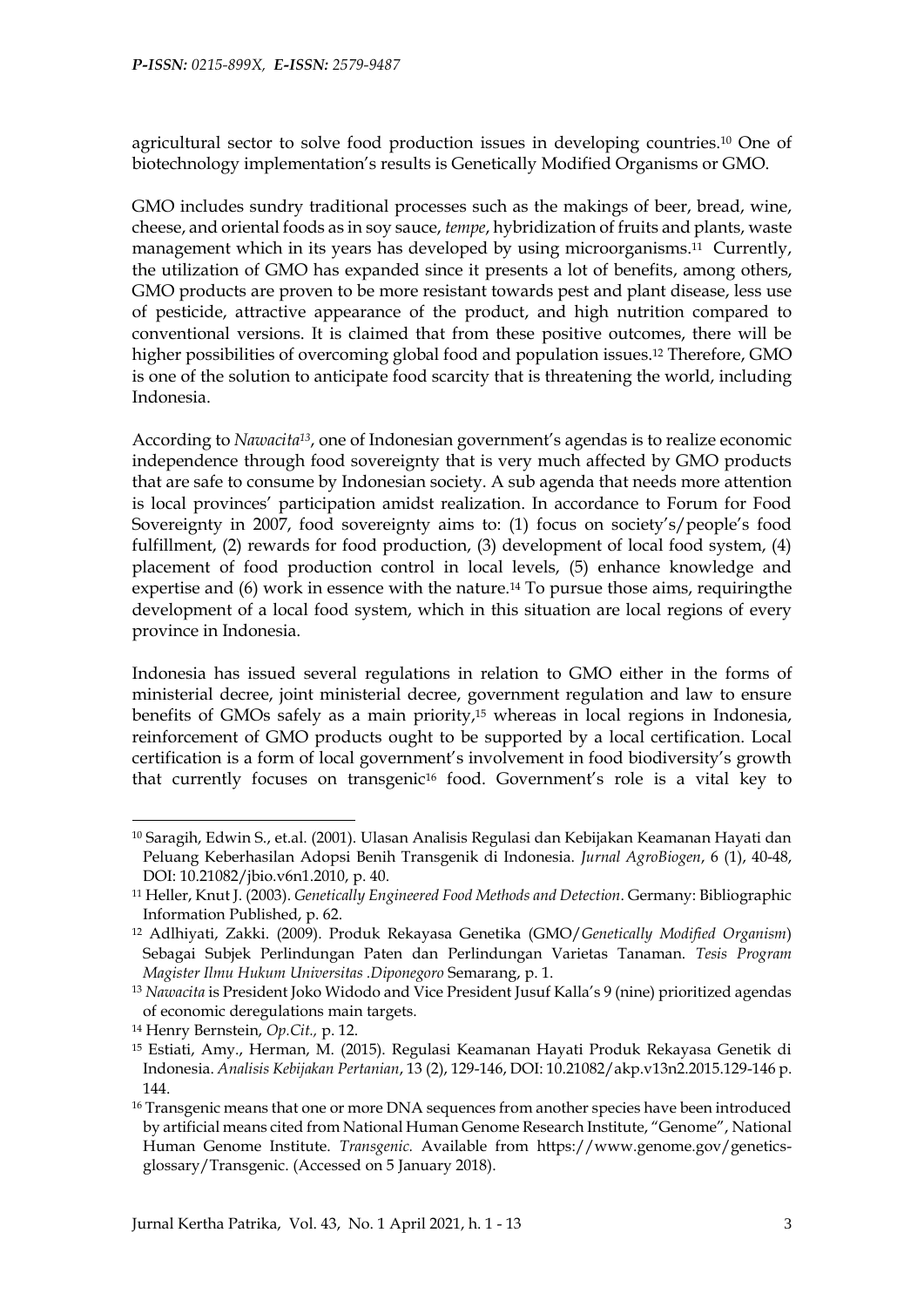supporting economic activities for entrepreneurs in the region. However, this would lead to new issues regarding the implementation of GMO products' local certification and commercialization.

Based on the background above, researchers are interested in further discussion on, "Local Certification: Genetically Modified Organisms'' Commercialization". Problem identification on this research includes 1) what is the urgency for local certification in GMO products in every region of Indonesia? 2) How is the strategy of the local government utilizing the local certification towards GMO Products of each region in Indonesia?

#### **2. Method Research**

This is a normative research through a statute approach. Statute approach is used to map and identify regulations in Indonesia in relation to GMO and legal basis for local government authority in regards to agricultural products' concerns.

#### **3. Result and Discussions**

#### **3.1. Food Sovereignty and Genetically Modified Organism**

"Food sovereignty" was first introduced in the  $2<sup>nd</sup>$  international conference from Via Campesina in 1996 at Tlaxcala, Mexico. One of the workgroups in this conference formulates the idea of "food sovereignty". Afterwards in 2007, the Forum formed the concept of food sovereigny for food sovereignty, which was held at the side of Sélingué Lake of Mali, North Africa. This forum succeeds to frame that food sovereignty is people's right towards health and food through an appropriate, environmental-friendly and sustainable method. It also leads to the right to receive food with its agricultural systems.<sup>17</sup>

In Indonesia, The concept of food sovereignty is officially becoming an aim and approach in the national food development in accordance with Law No. 18/2012 on Food, "together in food independency and safety".<sup>18</sup> Food sovereignty is one of 9 (nine) prioritized government *Nawacita's* agendas of economic deregulations' main targets. *Nawacita* is stated by President Joko Widodo in his vision, mission, and action plan entitled, "*Jalan Perubahan untuk Indonesia yang Berdaulat, Mandiri, dan Berkepribadian"* (Road of Change towards a Sovereign, Independent and Notable Indonesia) i during his presidential election campaign in May 2014. Food Sovereignty is clearly listed in Agenda number 7 (seven) that reads, "*mewujudkan kemandirian ekonomi dengan menggerakkan sektor-sektor strategis ekonomi domestic*" (realizing economic independency by affecting sectors of domestic economic strategy). This  $7<sup>th</sup>$  goal includes 5 (five) programs as follows:

- a. To raise food sovereignty;
- b. To raise energy sovereignty;
- c. To raise financial sovereignty;

 $\overline{a}$ 

<sup>17</sup> Henry Bernstein, Dianto Bachriadi, *Loc.Cit.*

<sup>18</sup> Syahyuti et.al, *Op.Cit.,*p. 98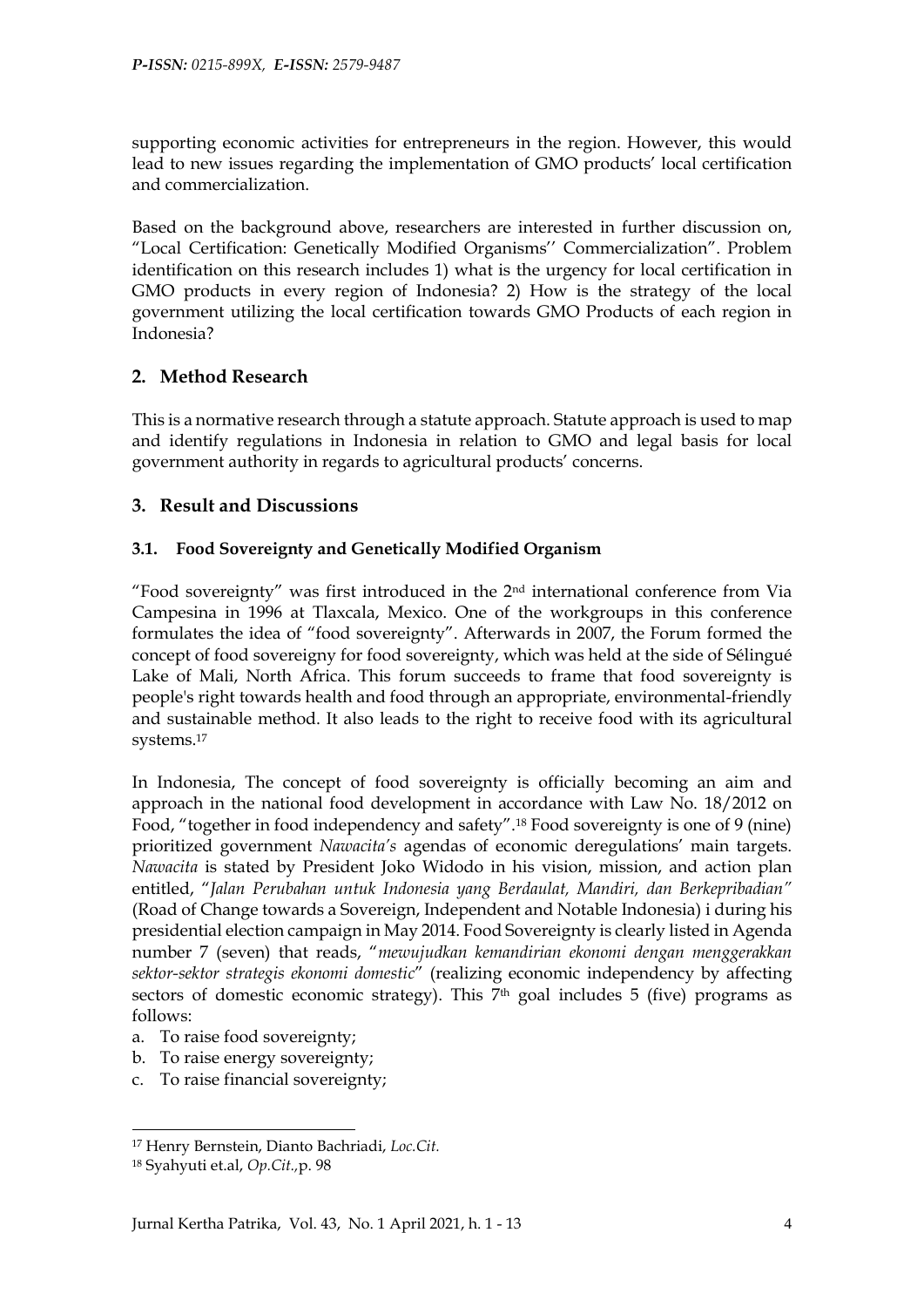- d. To establish farmers/fishermen and micro, small, average entities including warehouses banks through a post-harvesting management facility in every agricultural/fishing production center; and
- e. To realize technology reinforcement through creating a national innovation system policy.

The core of food sovereignty lies with the farmers or in this case also relates to Genetically Modified Organisms (GMO) products by giving attention, support, yielding people the right to freely decide on their agricultural system and establishing food related policies amidst overcoming hunger and poverty.<sup>19</sup> Besides the right to choose their own plants, farmers have the freedom to apply methods and technology in managing the process of a source into a certain product. Furthermore, food sovereignty actually correlates with trades, natural resources, local knowledge, and concerns on gender equality and insight on organizations.<sup>20</sup>

GMO is basically a set of techniques that are used to manipulate genetic components which is *Deoxyribonucleic acid* (DNA) genome and genes<sup>21</sup> that can be performed in 1 (one) cell/organism or from one organism to another, even between different organisms.<sup>22</sup> Specifically, GMO's existence cannot be ignored in non-genetically engineered agricultural products. <sup>23</sup> Nevertheless, the main purpose of GMO development is to solve various food scarcity issues that are faced upon the world population, and it will remain unsolved conventionally due to the rapid population growth.<sup>24</sup>

In most cases, utilization of biotechnology that gives certain benefits in encouraging economic growth value (especially) in Indonesia, do not always provide a better impact for the whole related aspect inside it. However, benefits of GMO products could also cause serious negative impacts. For instance, in the agricultural sector, the increase of pesticide production would unconsciously cause continuous harm. In the health sector, medicines of genetically engineered products would provide immunity for certain diseases and cause health effects in the human body. In the environmental aspect, the release of GMOs to nature could cause such disturbance on biodiversity's existence.<sup>25</sup> Consequently, to avoid possibilities of negative impacts from GMO products, law and

<sup>19</sup> Glipo, A. and F.G. Pascual Jr. (2005). *Food sovereignity framework: concept and historical context. Food Sovereignty Framework*, Mali: Nyeleni, p. 3.

<sup>20</sup> Bourgeois, R., et.al. (2003). *Indonesia: Empowering Rural Producers Organization. Rural Development and Natural Resources East Asia and Pacific Region (EASRD).* France: CIRAD, p. 12.

<sup>21</sup> Genome and genes are both made of DNA. The difference is that a gene consists of enough DNA to become a protein, whereas a genome is simply the amount of DNA of an organism. U.S. National Library of Medicine. *Genetics Home Reference.* Available from [https://ghr.nlm.nih.gov/.](https://ghr.nlm.nih.gov/) (Accessed on 5 January 2018).

<sup>22</sup> Mahrus. (2014). Kontroversi Produk Rekayasa Genetika Yang Dikonsumsi Masyarakat. *Jurnal Biologi Tropis*, 14 (2), 108-119, do[i:10.29303/jbt.v14i2.138](https://dx.doi.org/10.29303/jbt.v14i2.138), p. 108.

<sup>23</sup> Koch*,* Bernhard A. (2007). *Economic Loss Caused by Genetically Modified Organisms Liability and Redress for Adventitious Presence of GMOs in Non-GM Crops*. Germany: European Centre of Tort and Insurance Law, p. 5.

<sup>24</sup> *Ibid.,* p. 109.

<sup>25</sup> *Ibid*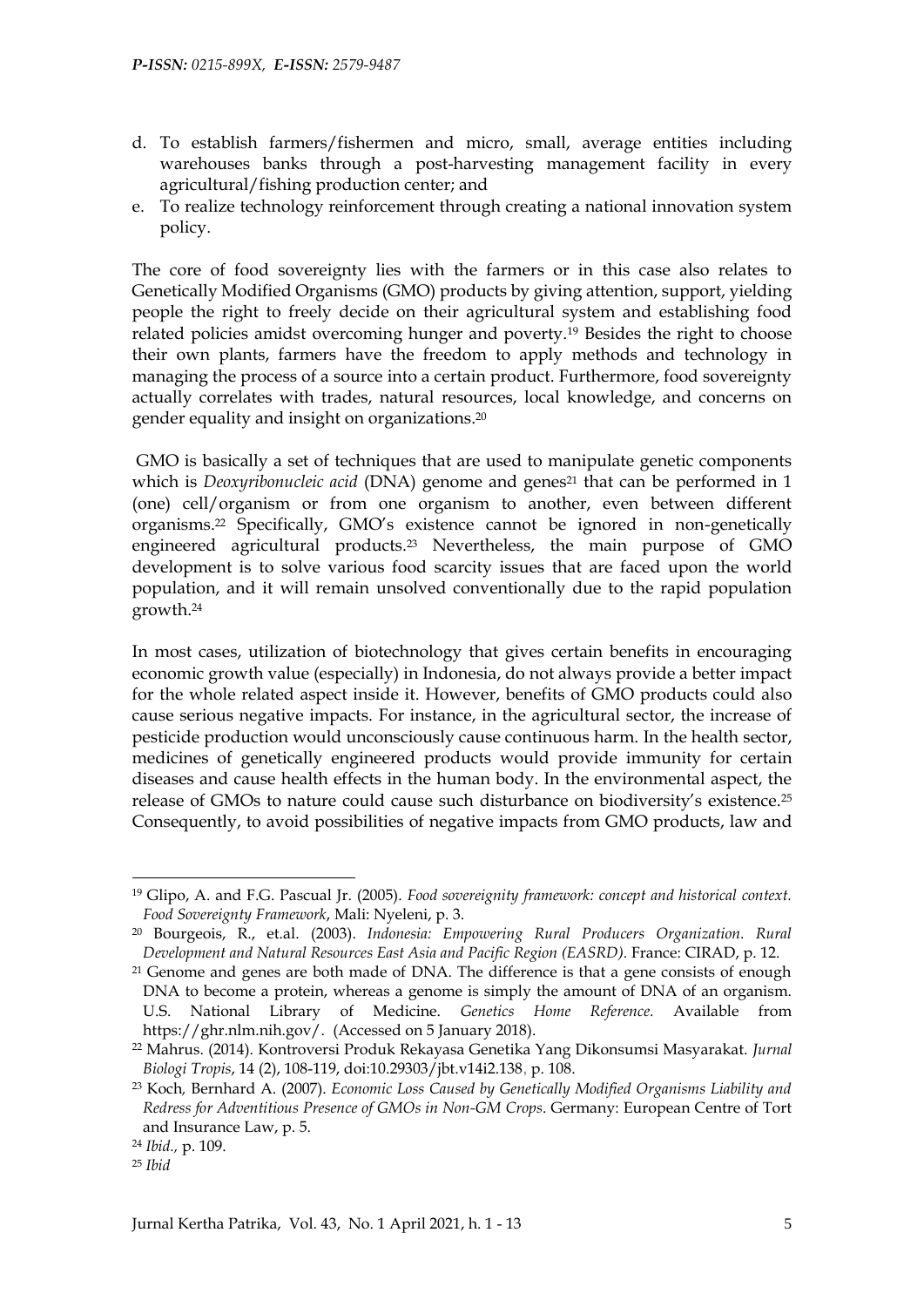other regulation is more than necessary to guarantee the protection and safety of GMO products.

Protection on GMO Variety should qualify new requirements, stable, akin, named, for as long as it fulfills the requirements and provisions of the law, then that variety could be protected and its economic aspect could be taken advantage of. <sup>26</sup> Therefore, Indonesian Government published regulations as protection on GMO products, as follows:<sup>27</sup>

- a. Joint (Four) Ministry Decree Year 1999 on Biosafety and Genetically Modified Agricultural Food Product Safety.
- b. Law No. 6/1967 on General Provisions of Livestock and Veterinary Health.
- c. Law No. 5/1990 on Bio-Natural Resources Conservation and Ecosystem.
- d. Law No. 12/1992 on Cultivation.
- e. Law No. 16/1992 on Quarantine of Animals, Fishes and Plants.
- f. Law No. 5/1994 on Ratification of the United Nations Convention on Biological Diversity (CBD).
- g. Law No. 23/1997 on Environmental Management.
- h. Law No. 41/1999 on Forestry.
- i. Law No. 29/2000 on Plant Variety Protection.
- j. Law No. 13/2016 on Patent.
- k. Law No. 21/2004 on the Ratification of Cartagena Protocol on Biosafety (CPB).
- l. Law No. 18/2012 on Food.
- m. Government Regulation No. 6/1995 on Plant Protection.
- n. Government Regulation No. 44/1995 on Plant Seedling.
- o. Government Regulation No. 21/2005 on Genetically Modified Product Bio-Safety
- p. Government Regulation No. 39/2010 on the Commission of Genetically Modified Product Biosafety.

Firmly, the existence of regulations of food requires food, supervision, surveillance, prosecution, and business development facility and certification execution. This is considered very important and is an early foundation to reach food sovereignty in Indonesia, which is one of the *Nawacita* Government Agendas. The role of local government could be valued from the establishment on food. As an example, the Landak Regency in West Kalimantan Province established a regulation to survey numerous things regarding food in their region. In accordance with Article 3 of Regional Regulation of Landak Regency No. 10/2013 on Food Safety, the scope of food safety includes:<sup>28</sup>

- a. Food availability;
- b. Food reserves and land;
- c. Food diversities;

<sup>26</sup> Lubis, Efridani. (2009). *Perlindungan dan Pemanfaatan Sumber Daya Genetik Berdasarkan Penerapan Konsep Sovereign Right dan Hak Kekayaan Intelektual*. Bandung: Alumni, p. 109

<sup>27</sup> Prianto, Yuwono., Yudhasasmita, Swara. (2017). Tanaman Genetically Modified Organism (GMO) dan Perspektif Hukumnya di Indonesia. *AL-KAUNIYAH: Journal of Biology*, 10 (2), 133- 142, doi: [10.15408/kauniyah.v10i2.5264,](https://doi.org/10.15408/kauniyah.v10i2.5264) p. 139.

<sup>28</sup> Regulation of Landak Regency No. 10/2013 on Food Safety.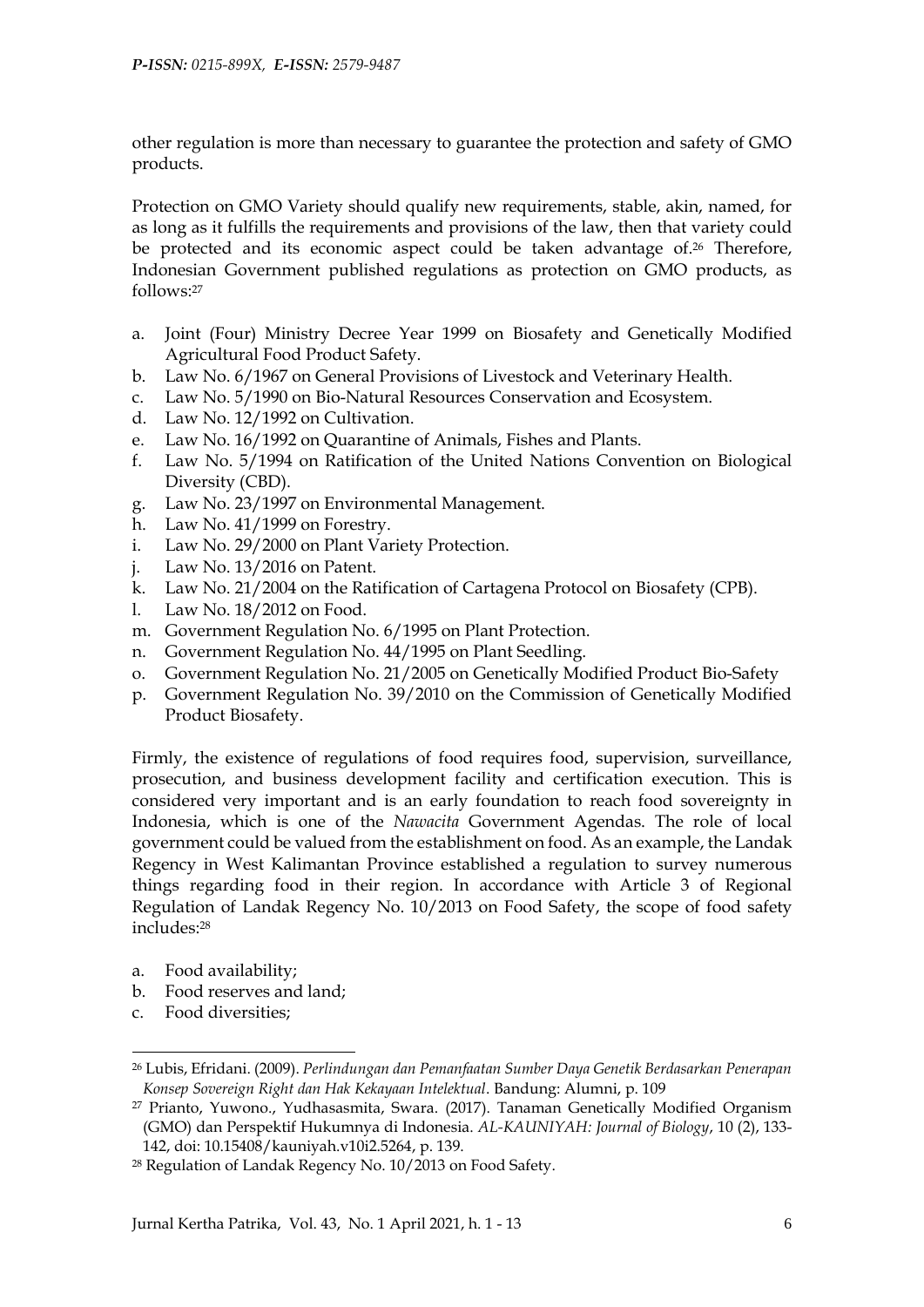- d. Prevention and countermeasures on food issues;
- e. Food price management and safety;
- f. Local government's obligations;
- g. Rights, obligation and prohibition for society;
- h. Elevation of human resources' qualities.

It is clear that local governments are involved and have obligations to manage and survey all aspects that are in correlation with availability, expansion, supervision, prosecution, business development facility on food and food certification fulfillment.

#### **3.2. The urgency for Local Certification in Genetically Modified Organism (GMO) Product in the Local Government Scope**

A local certification is a form of local government's participation in the development of food sovereignty, which in this focuses on transgenic food. The role of government is a vital supporting aspect for economic issues, especially entrepreneurs in regions. Local certification could ensure a starting step for entrepreneurs to expand their businesses. Local government's support in supervision, surveillance, prosecution, facilitation on food business development, and food certification fulfillment is expected to motivate society in innovating food diversity to bolster primary necessity in Indonesia.

Genetically Modified Organisms (GMO) is a form of Geographical Index that is characterized as a unique commodity in the international trade, even for natural resources products. This particular product is usually found or known in a certain region, area, or country so it could not be found or known in other regions or countries. This commodity is placed as an exclusive-natured product. In the free trade era, this product received a special treatment, which is classsified as Indication of Origin. Article 23 of Trade-Related Aspect of Intellectual Property Rights (TRIPS) Agreement specifically agreed to protect all kinds of products either raw or that are processed through a Geographical Index or Originality System.<sup>29</sup> The Article motivates patents on GMO products that are categorized as Geographical Index which are a part of the Intellectual Property Rights, especially for regions in Indonesia. Regulation and Government Certification Institution are needed to support GMO technology-based food that is a part of a Geographical Index product in order to enhance national and local economy while also paying attention to the GMO products' quality and food safety.

Patent instructs GMO to be new, contains inventive steps, and possible to be applied to the industry sector so it could be protected by a patent system with the strongest economic aspect compared to others. GMO protection according to Article 7 point (d) of Law No. 14/2001 on Patent clearly regulates the process of microbiology in the patent protection.<sup>30</sup> Based on this article, a demand on the local certification regulation framework regarding GMO has emerged. Regulation framework as mentioned above is an answer of uncertainty on alignments and supervision intensity towards agricultural

<sup>29</sup> Djaja, Hendra. (2013). Perlindungan Indikasi Geografis Pada Produk Lokal Dalam Sistem Perdagangan Internasional. *Jurnal Cakrawala Hukum*, 18 (2), 136-144, p. 136.

<sup>30</sup> Krisnawati, Andriana. Saleh, Gazalba. (2004). *Perlindungan Hukum Varietas Tanaman dalam Perspektif Hak Paten dan Hak Pemulia*. Jakarta: Raja Grafindo Persada, p. 120.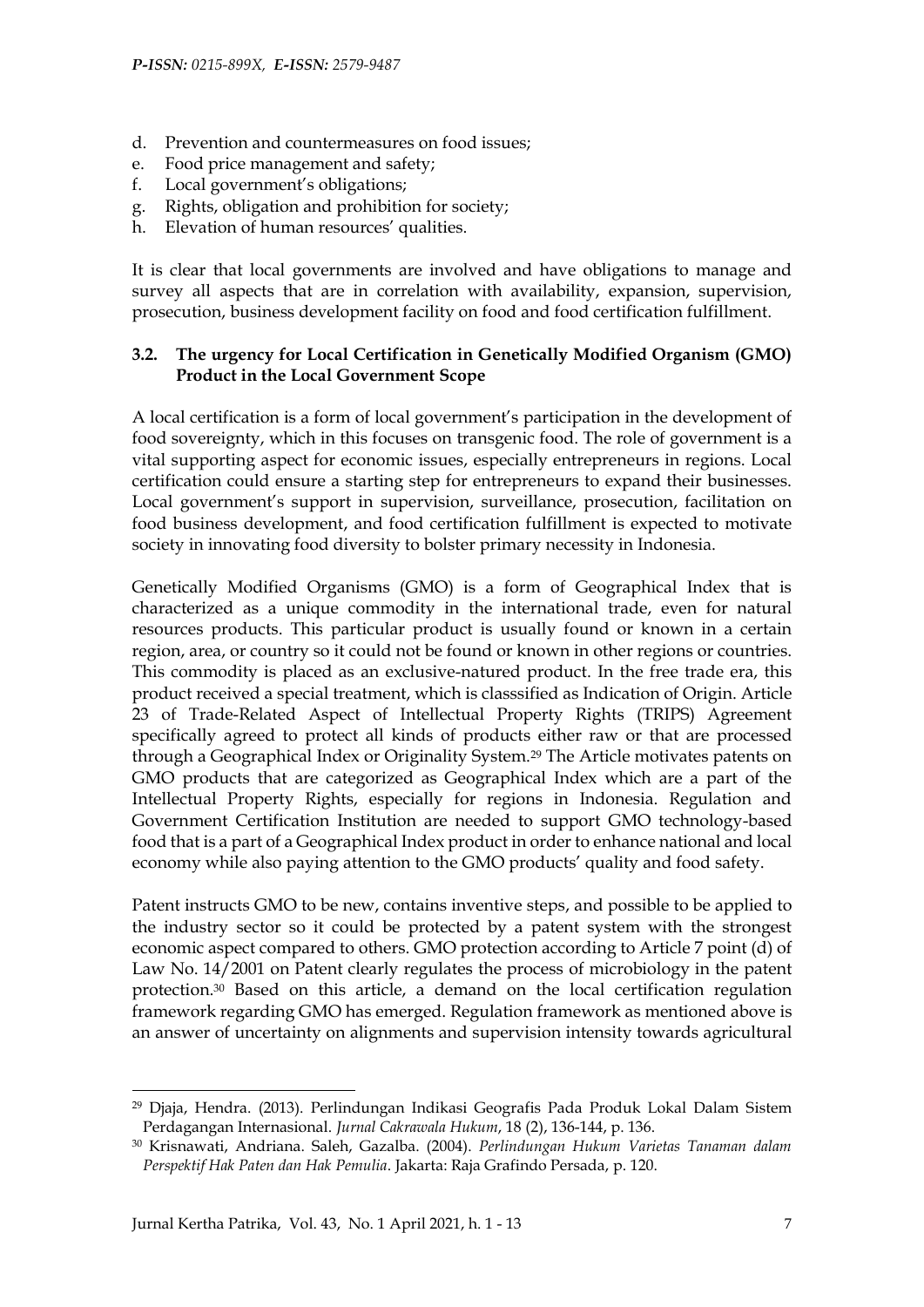parties. Local government's needs on local certification regulation framework regarding GMO is explained as follows: 31

- a. Philosophic base on establishing a local certification is essential to implement the *ecocracy* concept that is environmental sovereignty or an ecosystem where a government is predicating their governance consistently on ecologically sustainable development principles. This merely aims to realize prosperity amongst society and optimizing local natural resources based on ecologically sustainable development principles.
- b. Local certification concept is formulated as an attempt to provide a legal instrument towards the expansion of a GMO product. Local policies of GMO product's data and inventories will be a foundation for the local government to legally guarantee the development of a GMO product. Formulation of local legal instruments is expected to optimize local resource utilization in restoring soil fertility and empowering unfortunate farmers, especially in increasing their incomes and ensuring their prosperity.
- c. There is an urgency to issue policy to address fertility aspect of agricultural lands in some areas in Indonesia, including Lampung Province. The present situation shows that there is a lack of organic substance. Another reality is that farmers are growing dependent on inorganic fertilizer in agricultural cultivation, which means a decrease in the farmers' income since inorganic fertilizer costs higher in time and the distribution is often incorrect.

The reasons above convinced the importance of enhancing efforts of GMO food products' protection through establishing a regulation framework and law certainty. Therefore, food certification should be realized both at the national level and in every region of Indonesia.

#### **3.3. Genetically Modified Organism (GMO) Commercialization and Local Certification Practice**

Since the 1970's, commercialization of GMO products has evolved rapidly across the world.<sup>32</sup> As time goes by, GMO has been commercialized and is an export-import object in the international trade scope. GMO as an object of the trading system is under the regulation of Sanitary and Phytosanitary (SPS) Agreement, which is an agreement produced by the World Trade Organization (WTO) that underlines human and environmental health through 3 (three) standardizations, *codex alimentarius* for food, International Plant Protection Convention (IPPC) and World Organization for Animal Health (OIE).<sup>33</sup> As an approval to ensure intellectual property rights, TRIPS Agreement became a path that is obstacle-free for the execution of GMO commercialization.<sup>34</sup> Thereafter, Article 1 and 11 of Cartagena Protocol on Biosafety (CPB) explained that GMO is unlikely to be exhibited, commercialized, and benefited by the society if it does

<sup>31</sup> Ministry of Agriculture, Directorate of Crops Processing and Marketing, 2017.

<sup>32</sup> Ho, Mae-Wan. (2008). *Rekayasa Genetik: Impian atau Petaka.* Yogyakarta: Insist Press, p. 27.

<sup>33</sup> Davey, Orima Melati. (2018). "Penerapan Precautionary Principle Terhadap Pemanfaatan Genetically Modified Organisms Menurut *Cartagena Protocol on Biosafety* dan *the Sanitary and Phytosanitary Agreement*", *Final Paper of Law Faculty, Universitas Lampung*, p. 5.

<sup>34</sup> Zakki Adlhiyati,*Op.Cit.,* p. 151.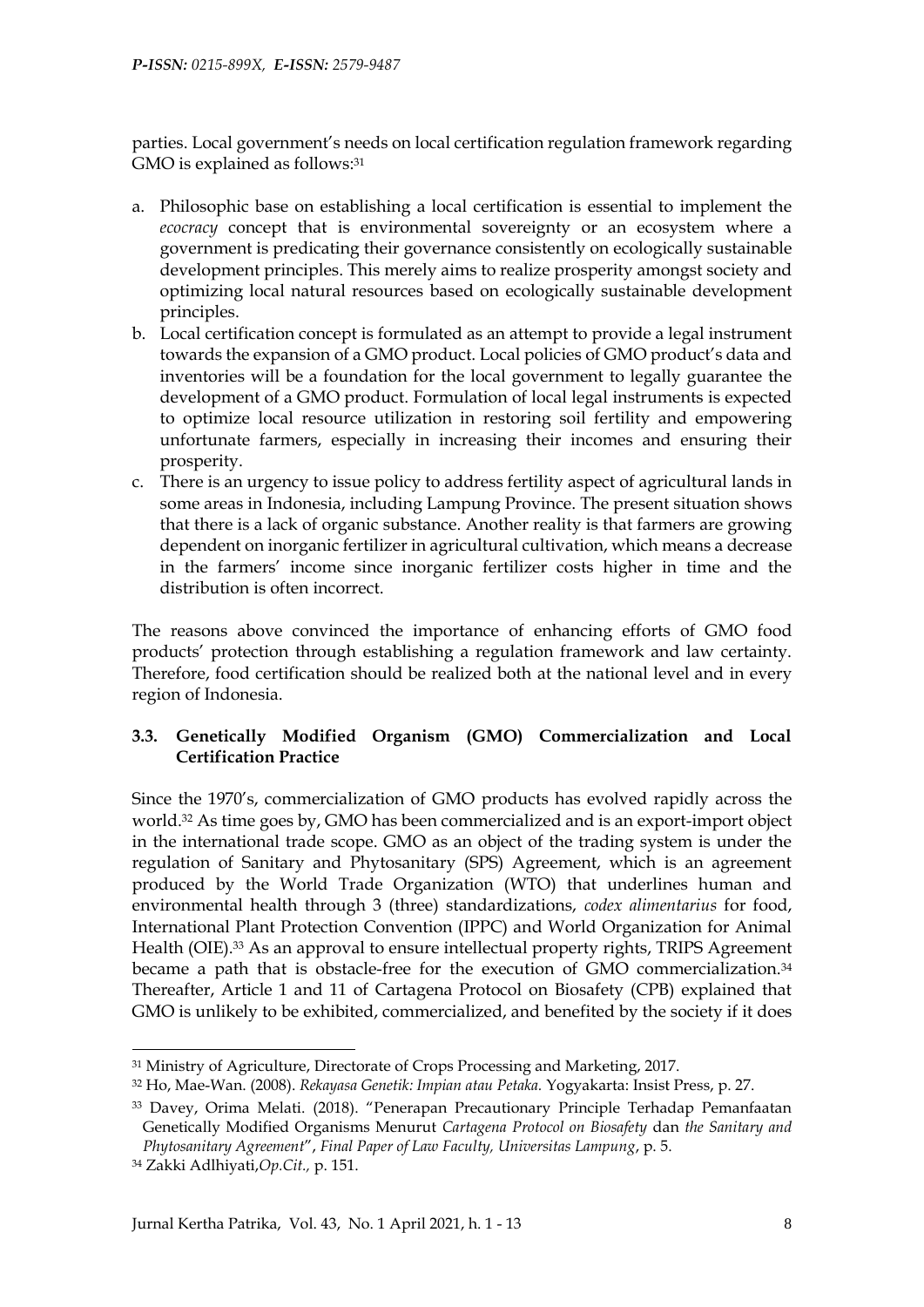not fulfill 2 (two) requirements which are knowledge and qualified scientific evidence.<sup>35</sup> In another view, GMO products commercialization of several varieties have received support from the international forum even though it is assumed to cause unknown threats, particularly diverse genetic extinctions (especially) in developing countries.<sup>36</sup>

For a developing country such as Indonesia, GMO commercialization is still constrained due to feed, food and environmental licensing. This is as stated by the Director of School of Business (Master Program), *Institut Pertanian Bogor* (IPB) University, Arief Daryanto. It is also supported by one of Indonesia's company representatives, Corporate Affairs Lead Monsanto Indonesia which declared that until today, this company is doubtful to commercialize GMO's seed until the government gives a green light.<sup>37</sup> Therefore, protection towards GMO product commercialization from the Indonesian Government is essential, either from our national government or local government through a local certification.

Protection towards GMO is basically aimed to ensure consumer's safety and legal protection upon intellectual property rights from the society or legal entity that are creators of this GMO product. Providing safety to GMO food products is one of the key efforts that shall be achieved through protection and local certification in each created GMO product. Another reason is to prevent the possibility of issues that are harmful and threatening human health.<sup>38</sup> These possibilities could happen amidst the production, preparation, storage, distribution and utilization of GMO food products.<sup>39</sup>

Regulation framework in regards to feeding with GMO technology product certification is necessary in order to ease food distribution and support economic activities in Indonesia. The success of free trading is decided on a country's ability factor in building a regulation, system and standard which are equivalent to an international regulation, namely a guidance or standard published by the Food and Agricultural Organization (FAO) or World Health Organization (WHO). Another example is provisions on trading partners by the European Union and provisions on human resources forwardness that dominates information rapidly, equipment availability and high production efficiency by the United States of America.<sup>40</sup> Certification is also directed as a great step in surveying developed GMO products so that their name and origins are archived properly, this would enable the government to monitor progress and give protection to society as consumers in aspects of economy, health, and environment. Besides that, local certification is valued important due to enhancing the development of GMO technology in the food aspect and distribution of local GMO products either nationally or

<sup>35</sup> Ferry, Natalie. (2009). *Environmental Impact of Genetically Modified Crops*. UK: MPG Books Group, p. 329.

<sup>36</sup> Mahrus,*Op.Cit.,* p. 112.

**<sup>37</sup>** Irene Agustin. *Benih Transgenik: Pemerintah Didesak Legalkan GMO Jagung.* Available from [https://ekonomi.bisnis.com/read/20141006/99/262804/benih-transgenik-pemerintah](https://ekonomi.bisnis.com/read/20141006/99/262804/benih-transgenik-pemerintah-didesak-legalkan-gmo-jagung)[didesak-legalkan-gmo-jagung,](https://ekonomi.bisnis.com/read/20141006/99/262804/benih-transgenik-pemerintah-didesak-legalkan-gmo-jagung) (Accessed on March 27, 2020).

<sup>38</sup> Article 1 Section (3) of Government Regulation No. 21/2005 on Genetically Modified Product Bio-Safety.

<sup>39</sup> Article 1 Section (5) of Government Regulation No. 21/2005 on Genetically Modified Product Bio-Safety.

<sup>40</sup> Santoso et.al. (2009). Pengembangan Sistem Sertifikasi Berbasis Jaminan Mutu dan Keamanan Pangan Produk Udang Ekspor. *Buletin PSP*, 18 (2), 73-81, p. 74.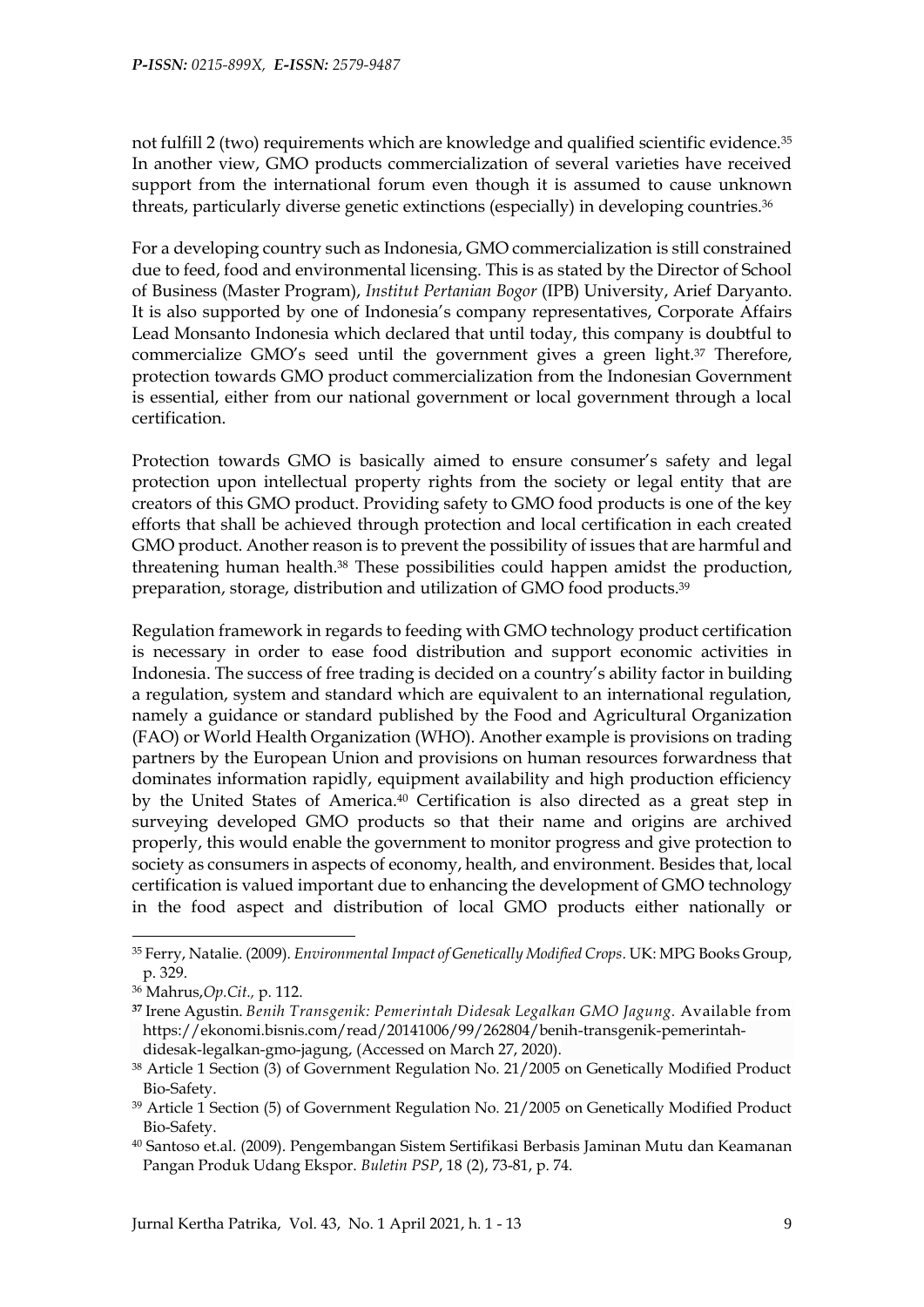internationally in aims to elevate Indonesia's food sovereignty. Nonetheless, it is unfortunate that service execution of certification by the government is still ineffective and even considered rarely realized because currently, this program is not yet seen as fundamental according to general society.

The triumph of GMO products' growth will come true if there is support from the government either in the forms of training, production funding or regulations from each local government. In order to increase the markets' trust, certification programs and its supervision need to be continuously supported and improved by the government or institutions/companies that are aware of GMO product development. Subsequently, Indonesia's certification program will be acknowledged by the world, and our farmers will not have a highly-cost certification. Local certification can be an additional instrument that is fundamental since it is a guarantee from local governments towards production and transgenic feed product. Benefits that could obtain from local certification are: 41

- a. Acknowledgement upon the GMO product's worthiness to be marketed;
- b. Good and responsible relation standards between the government and companies through the society's perspective;
- c. Legalization of GMO product's marketing for distribution.

The importance of regulation and law certainty in food certification is valuable to realize either at the national level or in each region of Indonesia. Regulations and institution establishment for local certification in each region are very much needed to support food activities that require Genetically Modified Organism (GMO) technology, for it could be managed and developed in order to enhance economic activities of the society. Results from regulation and government institution establishment on local certification could guarantee consumers to purchase and use the products that have certification from a 3rd party. A certification institution establishment also provides convenience in the producers' administration while they are fulfilling certification as a demand from consumers before they are willing to consume or purchase food products. As an example, there is an Organic Certification Institution or *Lembaga Sertifikasi Organik* (LSO) for regions of West Sumatra that was established with purposes of:42

- a. To motivate the progress of licensed organic farmers;
- b. To ensure the organic agricultural system is performed according to standards.
- c. To contribute in increasing organic certification expenses from farm groups/farmers.
- d. To realize prosper farming households.

-

Moreover, Kebumen Regency in Central Java Province also established a framework that regulates food certification. Article 4 of in Regional Regulation of Kebumen Regency

<sup>41</sup> Global Food Safety Resource. *The Importance of Food Safety Certification*. Available from [https://globalfoodsafetyresource.com/food-safety-certification/.](https://globalfoodsafetyresource.com/food-safety-certification/) (Accessed on January 28, 2020).

<sup>42</sup> Kementerian Pertanian Direktorat Pengolahan dan Pemasaran Hasil Tanaman Pangan 2017. *Lembaga Sertifikasi Organis (LSO) Propinsi Sumatera Barat: Satu-satunya LSO Pemerintah*, Available from [http://pphtp.tanamanpangan.pertanian.go.id/berita/85.](http://pphtp.tanamanpangan.pertanian.go.id/berita/85) (Accessed on November 7, 2018).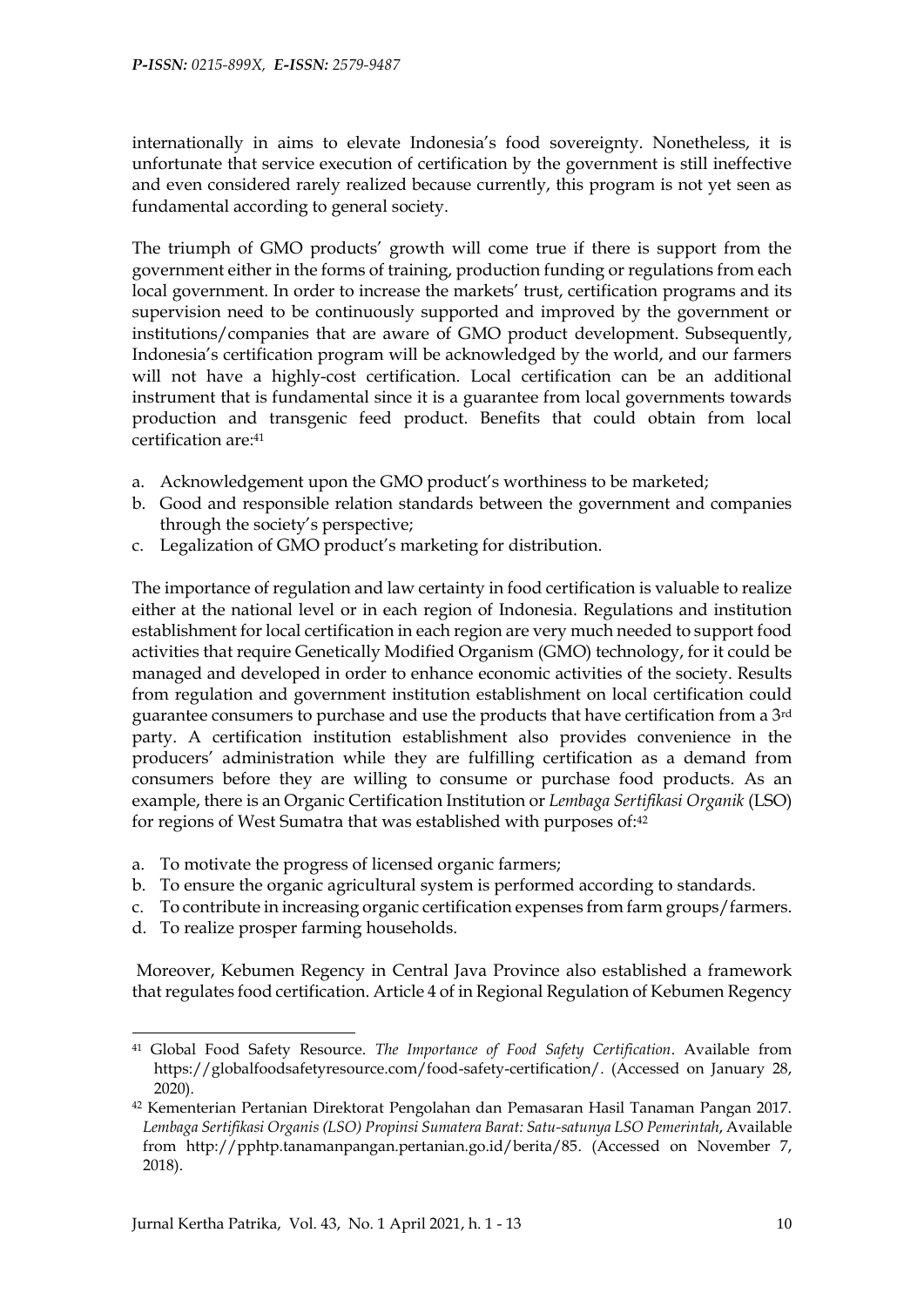No. 17/2017 on Food Safety Surveillance defines the scope of food safety surveillance, as follows:

- a. Supervision, surveillance, prosecution and facilitation of fresh food business development to fulfill minimum technical requirements on food safety;
- b. Execution on processed food certification for fast food businesses and household food industry;
- c. Supervision and surveillance on fast food businesses and household food industry;
- d. Performing inspection if there are violation allegations on fast food businesses and household food industry;

Regulation of Kebumen Regency No. 17/2017 on Food Safety Surveillance has enlightened that certification by the local government is essential to promote the growth and expansion of the economic sector from products of GMO technology in food fields. This regional regulation is considered as a guideline to formulate other local policies regarding local certification that must be taken in events of GMO product inventory, scopes of regulations and implementation of GMO product's safety.

Furthermore, "Hygienic and Safe Certification and Labeling of Processed Fast Food" has been executed by *Badan Pengawas Obat dan Makanan* (BPOM) or National Drug and Food Control Agency of Palembang in accordance with the Government of Palembang City (POSS HA) in Dock Point of *Benteng Kuto Besak* (BKB), Palembang to minimize food and beverage distribution with a harmful substance. In this opportunity, the Head of BPOM Palembang stated, every businessman that ought to be certified, must first own facilities such as restaurants and catering with training students in employment.<sup>43</sup>

### **4. Conclusion**

-

Genetically Modified Organism or GMO is a way to reach Indonesia's food sovereignty, by giving attention, support, yielding people the right to freely decide on their agricultural system and establishing food-related policies amidst overcoming hunger and poverty. GMO commercialization is still constrained by permits on feed, food and environmental safety. Local certification in each region are very much needed to support food activities that require Genetically Modified Organism (GMO) technology, for it could be managed and developed in order to enhance economic activities of society Moreover, Local certification in every region is very much needed to bolster food production with GMO technology base as part of Geographical Index product. In the implementation amongst society, the product could be supervised and developed to enhance local and national economic activities by emphasizing the quality of genetically modified products and its food safety. The Indonesian Government's protection on GMO product commercialization is required, both from national and local government through a local certification. Practice upon food local certification is implemented in several regions of Indonesia, such as West Sumatra by establishing an institution, Kebumen Regency by forming a food certification-related regulation, and Palembang City also by applying food certification. Therefore, every region in Indonesia is expected

<sup>43</sup> Are. *BPOM – Pemkot Palembang Kerjasama Sertifikasi Pedagang dan Pelaku Usaha Makanan Siap Saji.* Available from [https://sumateranews.co.id/bpom-pemkot-palembang-kerjasama](https://sumateranews.co.id/bpom-pemkot-palembang-kerjasama-sertifikasi-pedagang-dan-pelaku-usaha-makanan-siap-saji/)[sertifikasi-pedagang-dan-pelaku-usaha-makanan-siap-saji/,](https://sumateranews.co.id/bpom-pemkot-palembang-kerjasama-sertifikasi-pedagang-dan-pelaku-usaha-makanan-siap-saji/) (Accessed on March 7, 2020).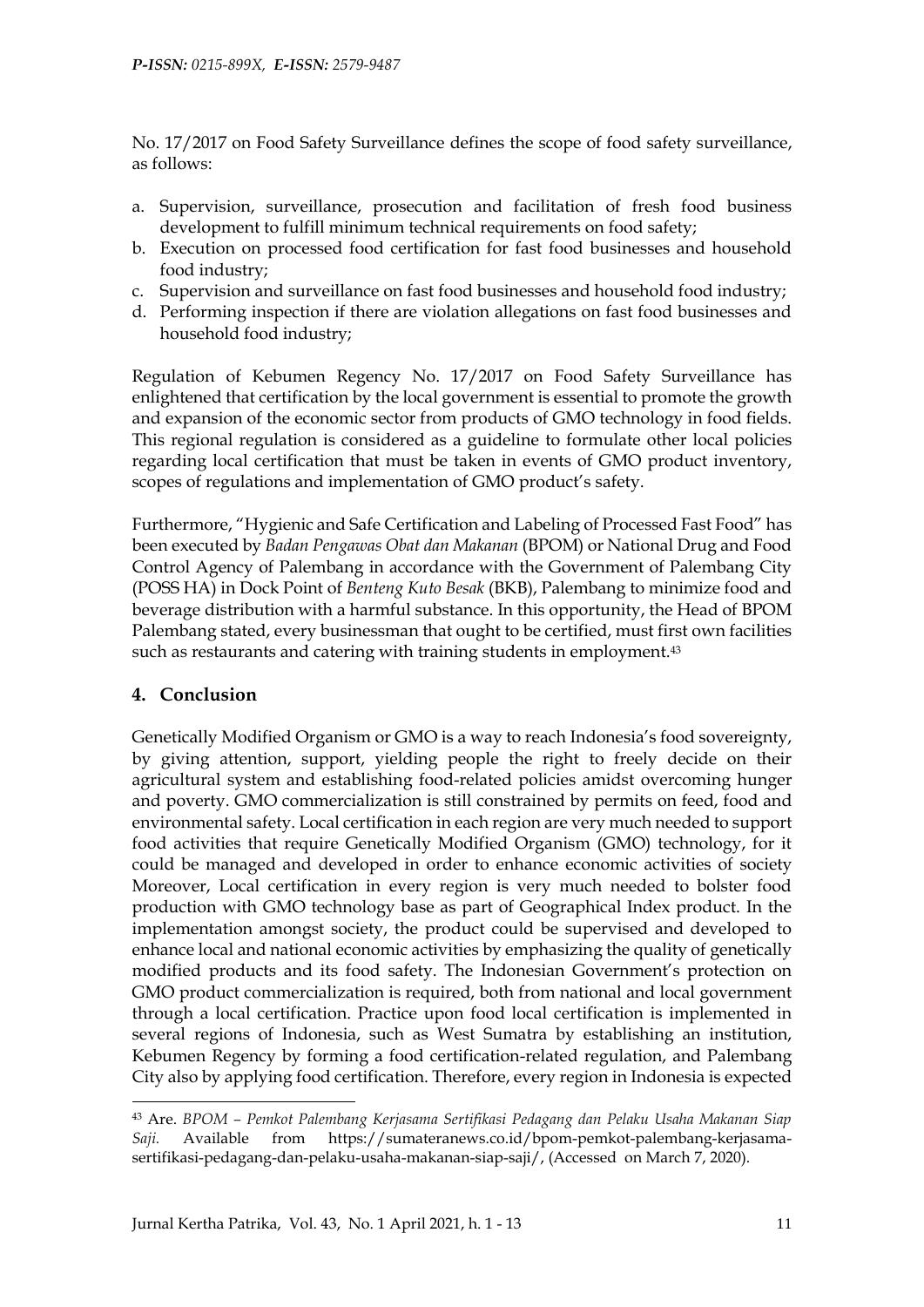to apply this strategy and support progressive national food sovereignty through GMO product's local certification.

#### **References**

#### **Books**

- Andriana Krisnawati & Gazalba Saleh. (2004). *Perlindungan Hukum Varietas Tanaman dalam Perspektif Hak Paten dan Hak Pemulia*. Jakarta: Raja Grafindo Persada
- Bourgeois, R., F. Jesus, M. Roesch, N. Soeprapto, A. Renggana, and A. Gouyon. (2003). *Indonesia: Empowering Rural Producers Organization. Rural Development and Natural Resources East Asia and Pacific Region (EASRD).* France: CIRAD.
- FAO Office for Corporate Communication. (2019). *FAO Publication Catalogue 2019 March.* Italy: FAO Publication.
- Ferry, Natalie. (2009). *Environmental Impact of Genetically Modified Crops*. UK: MPG Books Group.
- Heller, Knut J. (2003). *Genetically Engineered Food Methods and Detection*, Germany: Bibliographic Information Published.
- Henry Bernstein, Dianto Bachriadi. (2014). *Tantangan Kedaulatan Pangan,* Bandung: ARC Books.
- Ho, Mae-Wan.(2008).*Rekayasa Genetik: Impian atau Petaka.* Yogyakarta: Insist Press.
- Koch*,* Bernhard A. (2007). *Economic Loss Caused by Genetically Modified Organisms Liability and Redress for Adventitious Presence of GMOs in Non-GM Crops*. Germany: European Centre of Tort and Insurance Law.
- Lubis, Efridani. (2009). *Perlindungan dan Pemanfaatan Sumber Daya Genetik Berdasarkan Penerapan Konsep Sovereign Right dan Hak Kekayaan Intelektual*.Bandung: Alumni,
- Rifkin, Jeremy. (1998). *The Biotech Century: How Genetic Commerce Will Change the World*. London: Phoenix.
- Wu, Felicia. (2004). *The Future of Genetically Modified Crops Lessons from the Green Revolution.* Santa Monica: Rand Corporation.

#### **Journals**

- Djaja, Hendra. (2013). Perlindungan Indikasi Geografis Pada Produk Lokal Dalam Sistem Perdagangan Internasional. *Jurnal Cakrawala Hukum*, 18 (2), 136-144.
- Estiati, Amy., Herman, M. (2015). Regulasi Keamanan Hayati Produk Rekayasa Genetik di Indonesia. *Analisis Kebijakan Pertanian*, 13 (2), 129-146, DOI: [10.21082/akp.v13n2.2015.129-146.](http://dx.doi.org/10.21082/akp.v13n2.2015.129-146)
- Farid, Abdul., Romadi, Ugik., Witono, Djoko. (2018). Faktor- Faktor yang Mempengaruhi Adopsi Petani dalam Penerapan Sistem Tanam Jajar Legowo di Desa Sukosari Kecamatan Kasembon Kabupaten Malang Provinsi Jawa Timur. *Jurnal Penyuluhan*, 4 (1), 27-32, doi: 10.25015/penyuluhan.v14i1.19226.
- Glipo, A. and F.G. Pascual Jr. (2005). *Food sovereignity framework: concept and historical context. Food Sovereignty Framework*, Mali: Nyeleni.
- Mahrus. (2014). Kontroversi Produk Rekayasa Genetika Yang Dikonsumsi Masyarakat. *Jurnal Biologi Tropis*, 14 (2), 108-119, doi[:10.29303/jbt.v14i2.138](https://dx.doi.org/10.29303/jbt.v14i2.138),
- Prianto, Yuwono., Yudhasasmita, Swara. (2017). Tanaman Genetically Modified Organism (GMO) dan Perspektif Hukumnya di Indonesia. *Al-Kauniyah: Journal of Biology*, 10 (2), 133-142, doi: [10.15408/kauniyah.v10i2.5264.](https://doi.org/10.15408/kauniyah.v10i2.5264)